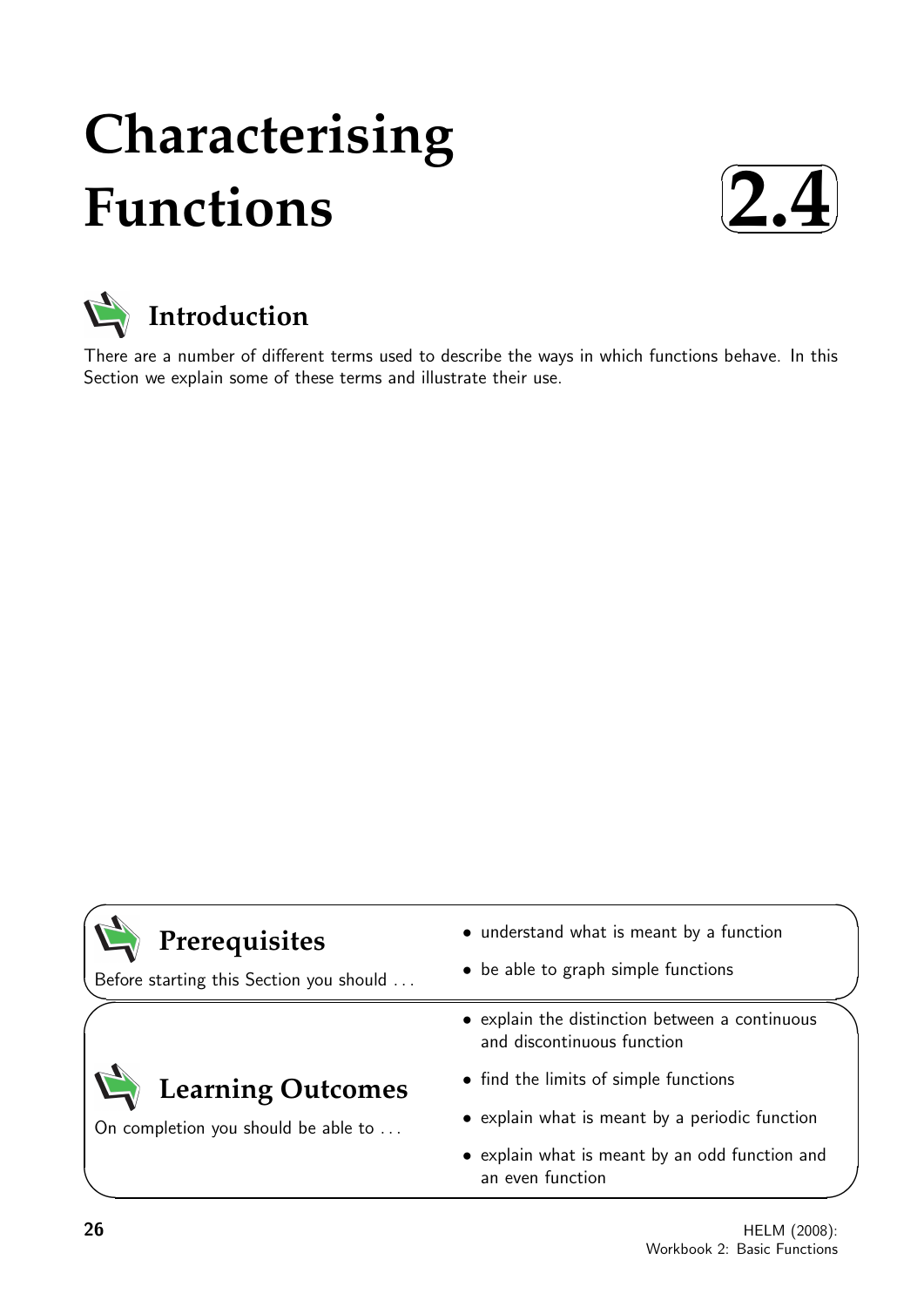

# **1. Continuous and discontinuous functions and limits**

Look at the graph shown in Figure 18a. The curve can be traced out from left to right without moving the pen from the paper. The function represented by this curve is said to be continuous at every point. If we try to trace out the curve in Figure 18b, the presence of a jump in the graph (at  $x = x_1$ ) means that the pen must be lifted from the paper and moved in order to trace the graph. Such a function is said to be **discontinuous** at the point where the jump occurs. The jumps are known as discontinuities.



Figure 18: (a) A continuous function (b) A discontinuous function



Your solution (Get your tutor to check it.)

When defining a discontinuous function algebraically it is often necessary to give different function rules for different values of  $x$ . Consider, for example, the function defined as:

$$
f(x) = \begin{cases} 3 & x < 0 \\ x^2 & x \ge 0 \end{cases}
$$

Notice that there is one rule for when x is less than 0 and another rule for when x is greater than or equal to 0.

A graph of this function is shown in Figure 19.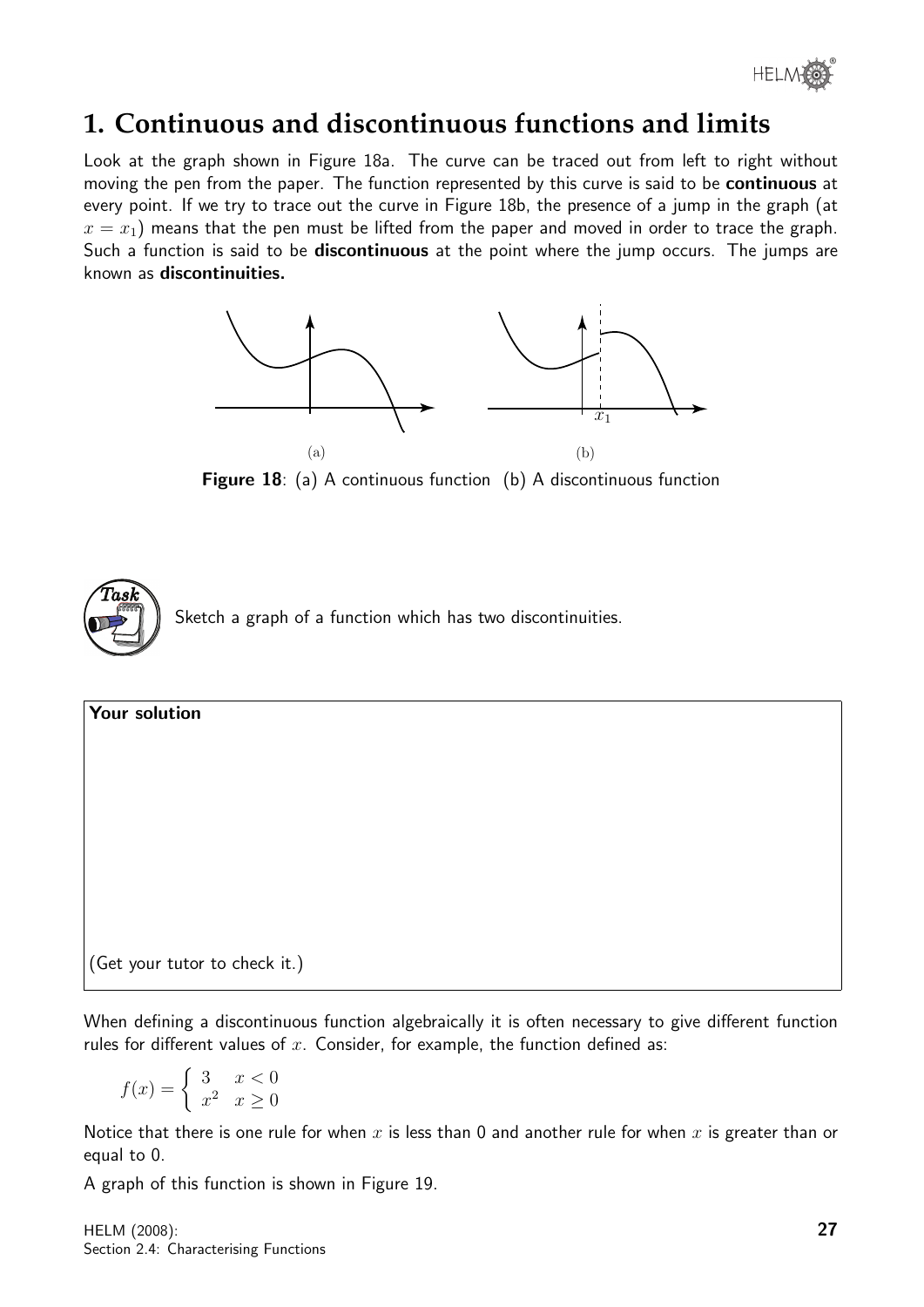

Figure 19: An example of a discontinuous function

Suppose we ask 'to what value does y approach as x approaches 0?'. From the graph we see that as x gets nearer and nearer to 0, the value of y gets nearer to 0, if we approach from the right-hand side. We write this formally as

 $\lim_{x \to 0^+} f(x) = 0$ 

and say 'the limit of  $f(x)$  as x tends to 0 from above is 0.'

On the other hand if  $x$  gets closer to zero, from the left-hand side, the value of  $y$  remains at 3. In this case we write

$$
\lim_{x \to 0^-} f(x) = 3
$$

and say 'the limit of  $f(x)$  as x tends to 0 from below is 3.'

In this example the right-hand limit and the left-hand limit are not equal, and this is indicative of the fact that the function is discontinuous.

In general a function is continuous at a point  $x = a$  if the left-hand and right-hand limits are the same there and are finite, and if both of these are equal to the value of the function at that point. That is



A function  $f(x)$  is continuous at  $x = a$  if and only if:

$$
\lim_{x \to a^{+}} f(x) = \lim_{x \to a^{-}} f(x) = f(a)
$$

If the right-hand and left-hand limits are the same, we can simply describe this common limit as  $\lim_{x\to a} f(x)$ . If the limits are not the same we say the limit of the function does not exist at  $x = a$ .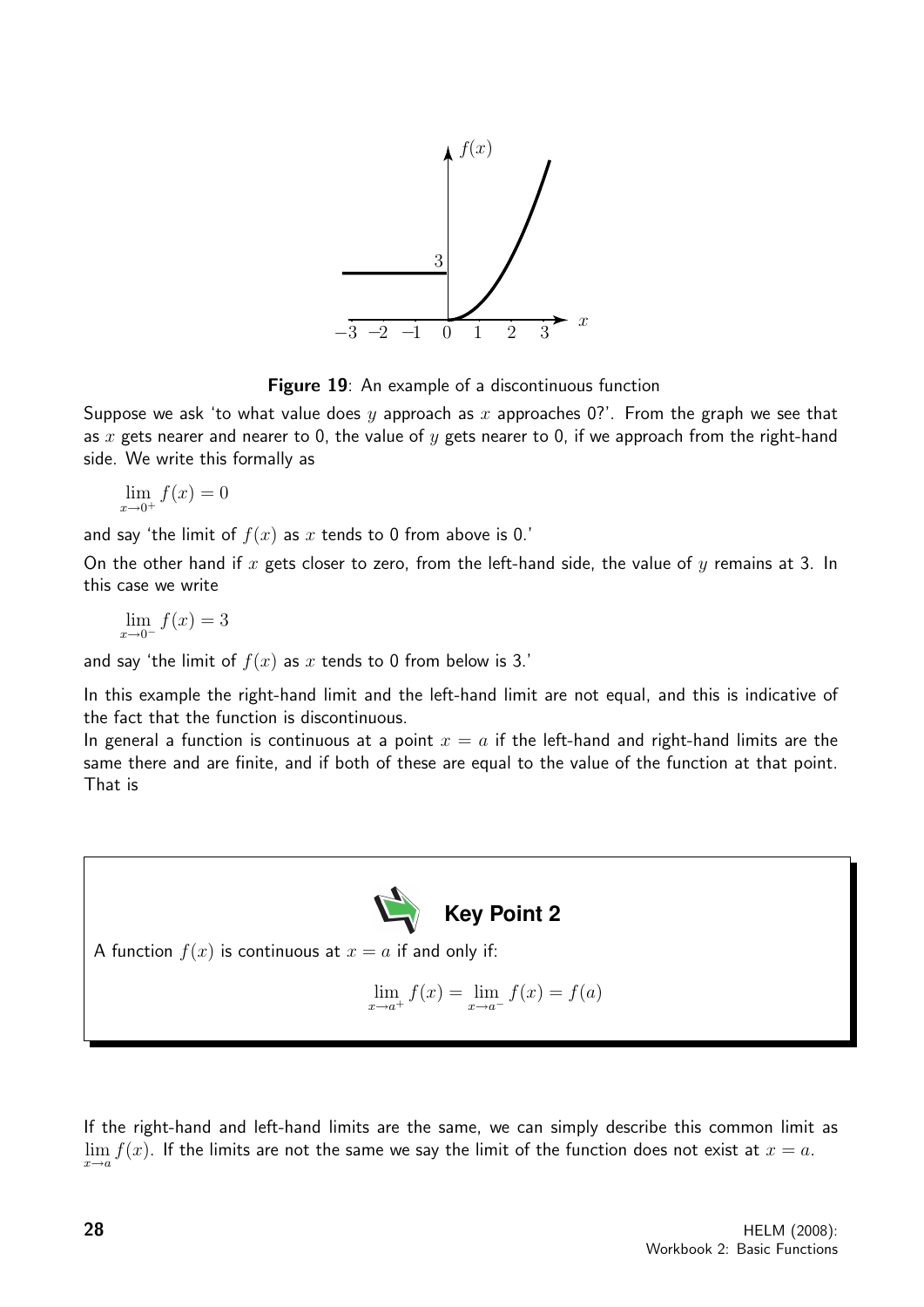

### **Exercises**

- 1. Explain the distinction between a continuous and a discontinous function. Draw a graph showing an example of each type of function.
- 2. Study graphs of the functions  $y = x^2$  and  $y = -x^2$ . Are these continuous functions?
- 3. Study graphs of  $y = 3x 2$  and  $y = -7x + 1$ . Are these continuous functions?
- 4. Draw a graph of the function

$$
f(x) = \begin{cases} 2x + 1 & x < 3 \\ 5 & x = 3 \\ 6 & x > 3 \end{cases}
$$

Find

(a) 
$$
\lim_{x \to 0^+} f(x)
$$
, (b)  $\lim_{x \to 0^-} f(x)$ , (c)  $\lim_{x \to 0} f(x)$ , (d)  $\lim_{x \to 3^+} f(x)$ , (e)  $\lim_{x \to 3^-} f(x)$ ,  
(f)  $\lim_{x \to 3} f(x)$ ,

Answers 2. Yes. 3. Yes. 4. (a) 1, (b) 1, (c) 1, (d) 6, (e) 7, (f) limit does not exist.

## **2. Periodic functions**

Any function that has a definite pattern repeated at regular intervals is said to be periodic. The interval over which the repetition takes place is called the **period** of the function, and is usually given the symbol  $T$ . The period of a periodic function is usually obvious from its graph.

Figure 20 figure shows a graph of a periodic function with period  $T = 3$ . This function has discontinuities at values of  $x$  which are divisible by 3.



Figure 20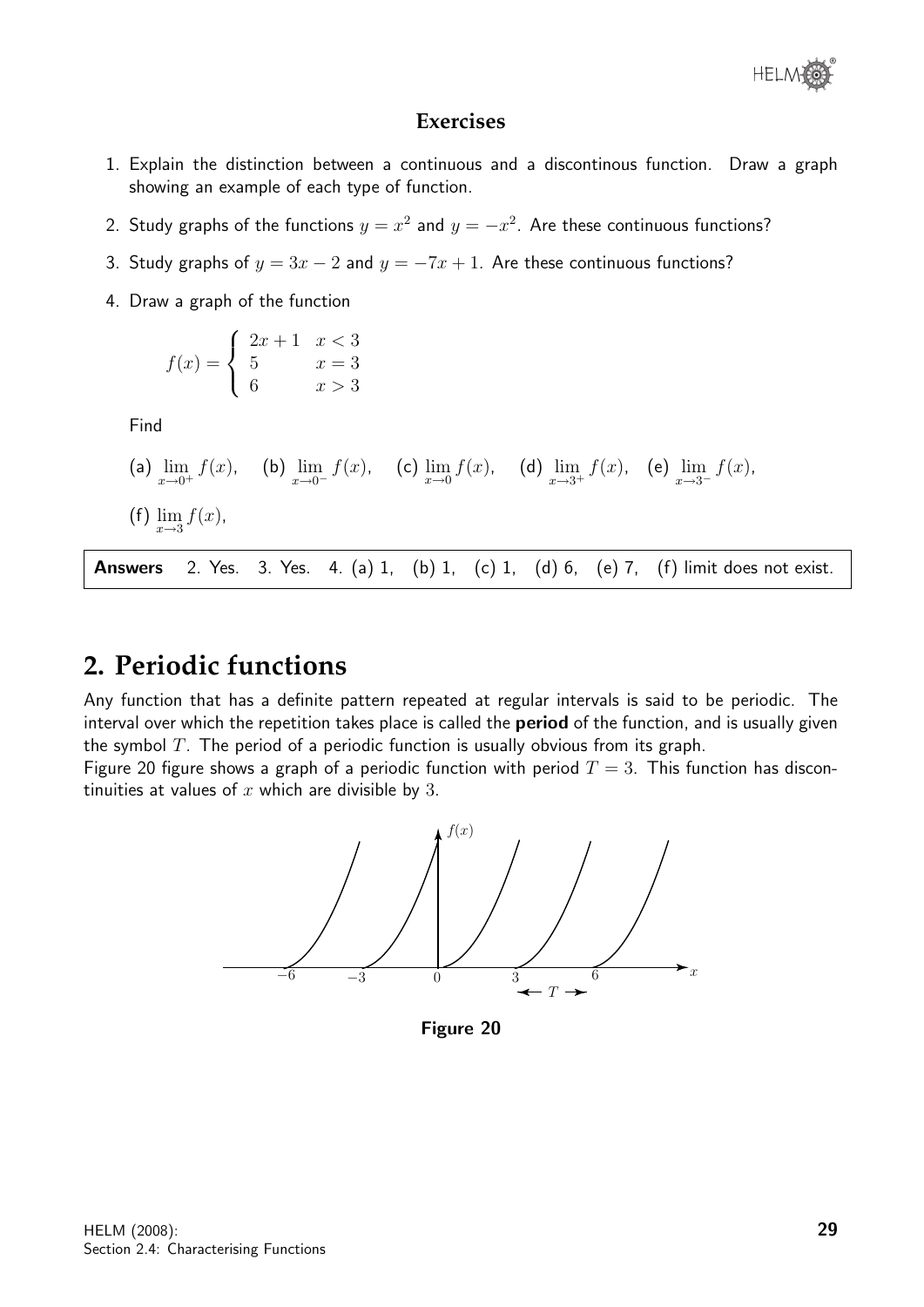Figure 21 shows a graph of a periodic function with period  $T = 6$ . This function has no discontinuities.





If a function is a periodic function with period T then, for any value of the independent variable  $x$ , the value of  $f(x+T)$  is the same as the value of  $f(x)$ .



Often a periodic function will be defined by simply specifying the period of the function and by stating the rule for the function within one period. This information alone is sufficient to draw the graph for all values of the independent variable.

Figure 22 shows a graph of the periodic function defined by



Figure 22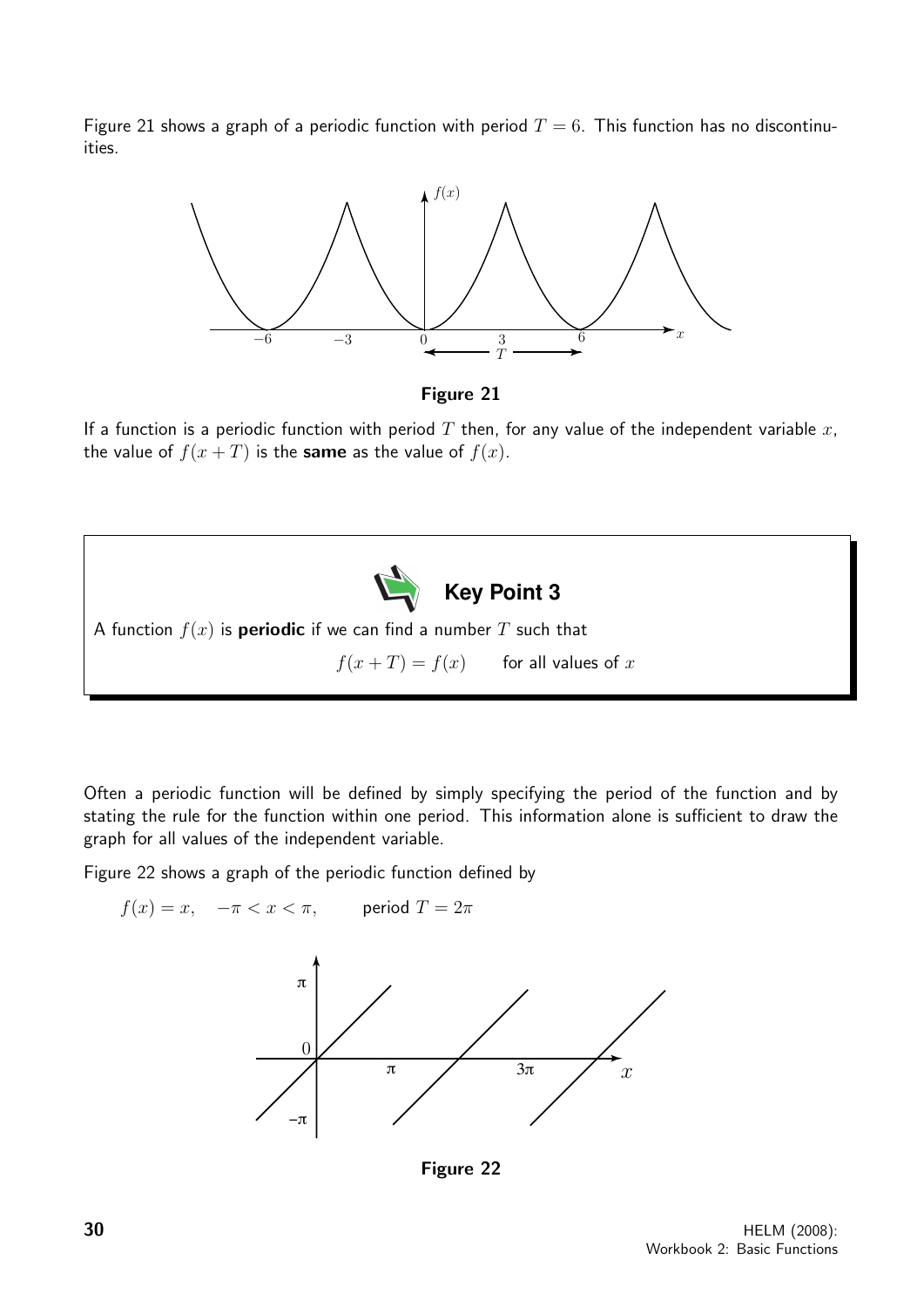

## **Exercises**

- 1. Explain what is meant by a periodic function.
- 2. Sketch a graph of a periodic function which has no discontinuities.
- 3. Sketch a graph of a periodic function which has discontinuities.

4. A periodic function has period 0.01 seconds. How many times will the pattern in the graph repeat over an interval of 10 seconds ?

**Answer** 4. 1000.

# **3. Odd and even functions**







## Solution

The graphs are all symmetrical about the  $y$  axis.

Any function which is symmetrical about the  $y$  axis, i.e. where the graph of the right-hand part is the mirror image of that on the left, is said to be an even function. Even functions have the following property:

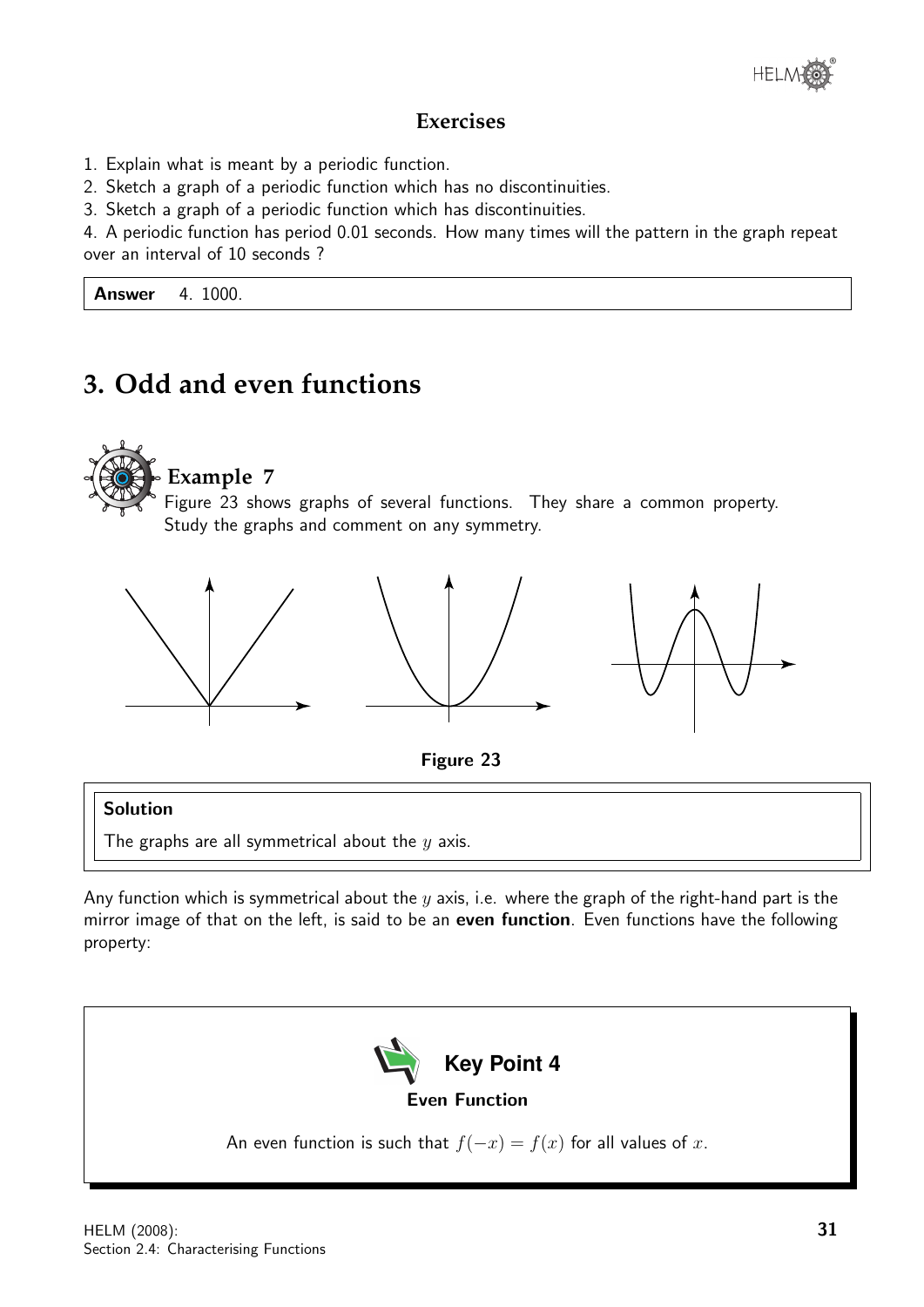Key Point 4 is saying that the function value at a negative value of  $x$  is the same as the function value at the corresponding positive value of  $x$ .



Solution We must show that  $f(-x) = f(x)$ .  $f(-x) = (-x)^4 + 5 = x^4 + 5$ Hence  $f(-x) = f(x)$  and so the function is even. Check for yourself that  $f(-3) = f(3)$ .



Extend the graph in the solution box in order to produce a graph of an even function.

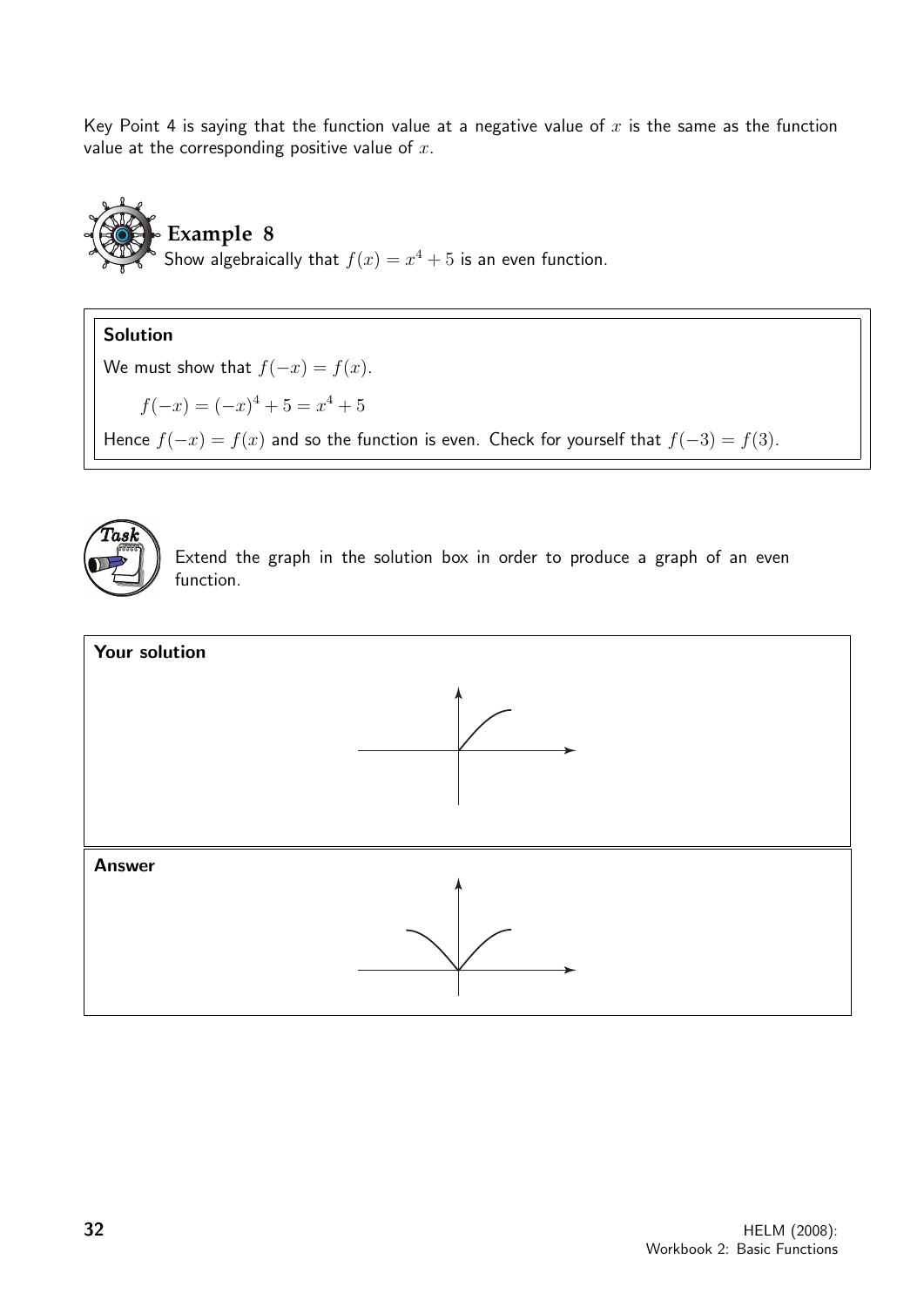



The following diagrams shows graphs of several functions. They share a common property. Study the graphs and comment on any symmetry.



#### Your solution

#### Answer

There is rotational symmetry about the origin. That is, each curve, when rotated through  $180^\circ$ , transforms into itself.

Any function which possesses such symmetry  $-$  that is the graph of the right can be obtained by rotating the curve on the left through 180° about the origin – is said to be an odd function. Odd functions have the following property:



Key Point 5 is saying that the function value at a negative value of  $x$  is minus the function value at the corresponding positive value of  $x$ .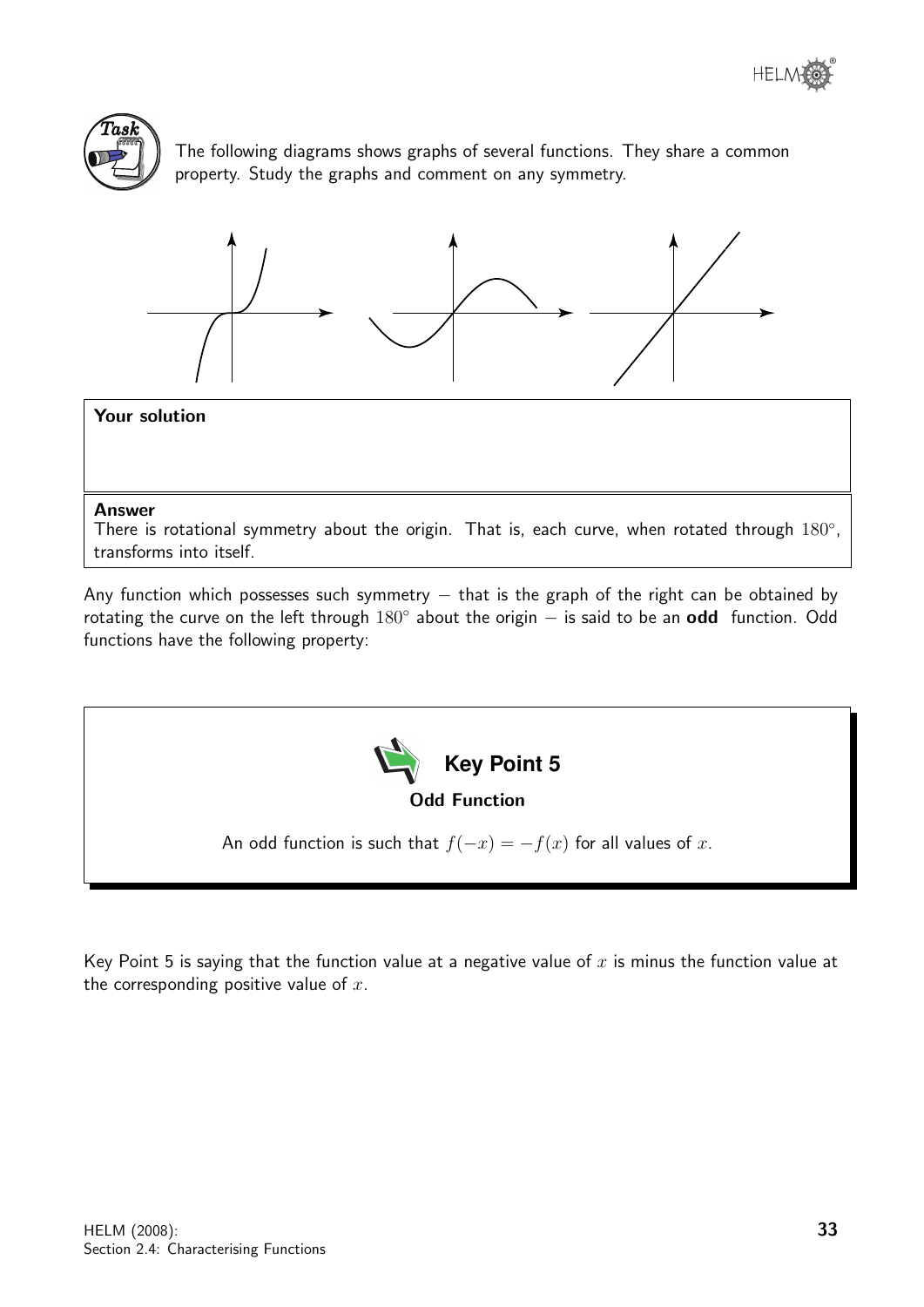

### Solution

We must show that  $f(-x) = -f(x)$ .

$$
f(-x) = (-x)^3 + 4(-x) \n= -x^3 - 4x \n= -(x^3 + 4x) \n= -f(x)
$$

and so this function is odd. Check for yourself that  $f(-2) = -f(2)$ .



Extend the graph in the solution box in order to produce a graph of an odd function.



Note that some functions are **neither odd nor even**; for example  $f(x) = x^3 + x^2$  is neither even nor odd.

The reader should confirm (with simple examples) that, 'odd' and 'even' functions have the following properties:

> $odd + odd = odd$  even  $+$  even  $=$  even  $odd + even = neither$ odd  $\times$  odd = even even  $\times$  even = even odd  $\times$  even = odd